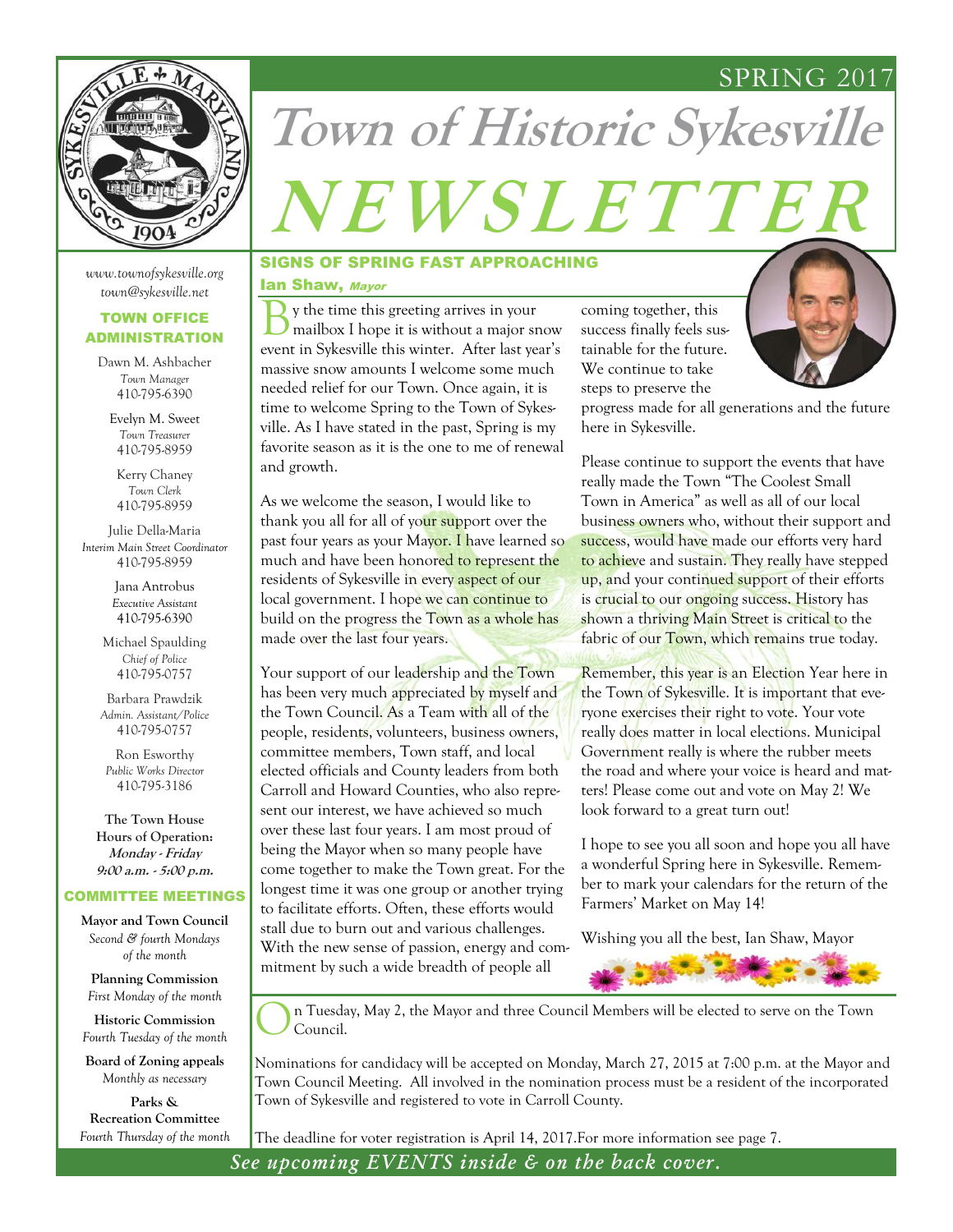## *Trash, Recycling, and Yard Waste*

### YARD WASTE

- The Town will pick up yard waste on your regular trash day. It will occur after trash pick up
- Carroll County prohibits yard waste from being mixed with standard household refuse
- Yard waste pick up will begin on April 11, 2017 and will end on December 13, 2017
- Please have your yard waste in the brown yard bags or bundle sticks together no more than 4 feet long
- Yard waste must be placed in paper lawn bags
- Plastic bags will not be picked up
- Dumping of yard waste in the parks and other wooded areas in the Town or along the Linear Trail is prohibited



### ANNUAL SPRING CLEAN UP DAY IS APRIL 29, 2017 – FREE BULK PICK-UP!

- On Friday night, place unwanted items curbside
- Appliances will be picked up on Monday, May 1, 2017
- Prohibited items include, but are not limited to: car parts, paint, chemicals, rocks, dirt, rubble, or tree stumps
- Nothing larger than a 4X4 pile of wood or other stackable material



### VEGETATION AND TREE TRIMMING

O n February 22, 2016, the Mayor and Town Council for the Town of Sykesville approved an ordinance providing for the regulation and control of trees and vegetation located on roadside property and elsewhere

within the Town. Property owners of roadside property shall maintain all vegetation growth by keeping the area trimmed so as to prevent obstruction of travel on roads and sidewalks. Property owners must keep trees which overhang a road at least 13.5 feet above the road and trees which overhang a sidewalk at least 10 feet above the sidewalk. A full copy of the ordinance is available at townofsykesville.org.

- Trim all vegetation and growth around stop signs
- Trim all trees overhanging a road to at least 13.5 feet
- Trim all trees overhanging a sidewalk to at least 10 feet

### RECYCLING

- A 32 gallon trash receptacle (maximum size) may be used to hold recycling
- Nothing heavier than 50 pounds
- GRASS MOWING
	- Keep your grass trimmed to less than 12 inches
	- Don't put grass trimmings in the street

### STORM DRAINS

- Prevent grass clippings and leave from getting in the storm drains
- The clippings will break down in the storm drains and the nutrients released can be harmful to the water quality
- Clippings can also clog drains, causing flooding and
- storm drain failure



- Recycling is single stream which means all recycling can be put together. To find out what you can recycle, go to www.townofsykesville.org/2170/Recycling
- Recycling in **clear** plastic bags will be picked up
- Need another recycling bin? Call 410-795-8959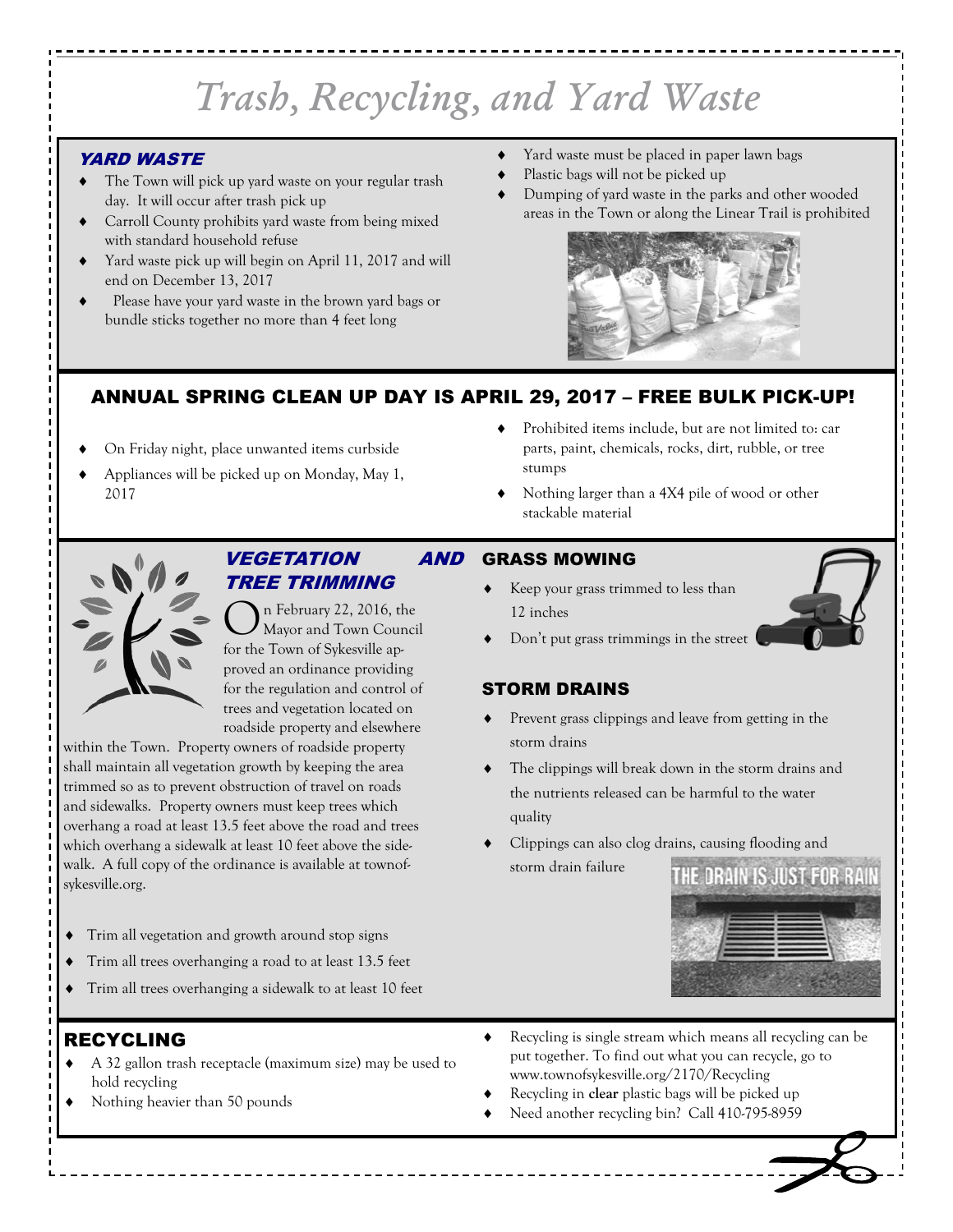## *Sykesville Parks & Recreation*



Sykesville Parks and Recreation Committee (SPARC) meets at the Town House on the fourth Thursday of the month, at 7:00 pm. For more information, please call 410-795-8959 or email parks@sykesville.net.

### EASTER EGG HUNT

P lease join us for our annual Easter Egg Hunt scheduled for Friday, April 14 at 10:00 am at Millard Cooper Park for children 8 years and under. There will be a separate area for kids 3 years old and younger. The Easter Bunny is scheduled to make an



appearance so remember to bring your camera as well as your Easter basket. Save the date and don't be late!



### SYKESVILLE CONCERTS IN THE PARK

Sykesville Parks & Recreation Committee is<br>planning a wonderful 2017 season! Dates and ykesville Parks & Recreation Committee is bands are currently being finalized. Concerts will be held at Millard Cooper Park.

**Sykesville** 

Concerts in the Park Keep an eye out for more details on Facebook and www.townofsykesville.org/

### SYKESVILLE CINEMA RETURNS

### FOR ITS EIGHTH SEA-SON!



 $\overline{Z}$  ith a 12' inflatable movie screen and a powerful audio and video system, the Sykesville

Parks and Recreation Committee will be returning with qualityrun movie performances.

Movies will once again be shown the second Saturday of each month throughout the summer. This year's Summer Series will be held at **Millard Cooper Park**. Each show begins around dusk – so come early to get a good seat (don't forget to bring your lawn chairs). General parking is available at nearby Sykesville Middle School. Millard Cooper Park includes easy access handicapped parking. The **Snack Shack** will be serving delicious, freshly-popped popcorn, hot dogs, Hoffman's ice cream, candy, soda pop, bottled water, and glow sticks.

Get re-acquainted with our Town by spending the day visiting our many fine shops and restaurants; enjoying our parks and trails. Then enjoy a FREE movie under the stars at Millard Cooper Park.

### SYKESVILLE CINEMA 2017 SUMMER SERIES



Saturday, May 13 **Finding Dory**

Saturday, June 10 **Ferris Buller's Day Off**

> Saturday, July 8 **Hunger Games**

Saturday, August 12 **Secret Life of Pets** 

Reserved Rain Date: Saturday, September 9

New this year!!! In the spirit of Halloween, we are adding an October movie. On Saturday October 14, we will show **The Blair Witch Project**.

### SPARC COMMUNITY OUTREACH

With your help, Sykesville Parks and Recreation hopes to support various charities within our community. During the 2017 Sykesville Cinema Summer Series and Concerts in the Park, we'll be collecting donations of non-perishable food items for **Carroll County Food Sunday**. Please help us with this very worthy cause by placing your donated items in the marked plastic bins found as you enter the park during movie nights. Carroll County Food Sunday encourages donors to give the kind of nutritious, non-perishable food they would serve their own families. Listed below is their Wish List.

- Canned Fruit
- Hot or Cold Cereal
- Canned Vegetables
- Canned Tuna, Chicken, or Salmon
- Plain Rice
	- Canned Soup
	- Spaghetti in one pound boxes, Macaroni & Cheese
- Peanut Butter; Canned Beans
- Tomato Sauce

### VOLUNTEERS

The Parks and Recreation Committee is looking for additional members and volunteers who are interested in making a difference in our parks, recreational activities, and events for our families and others. If you have a few hours a month to spare and would like to join the team, please email parks@sykesville.net or call 410-795-8959. Please like us on Facebook for updates: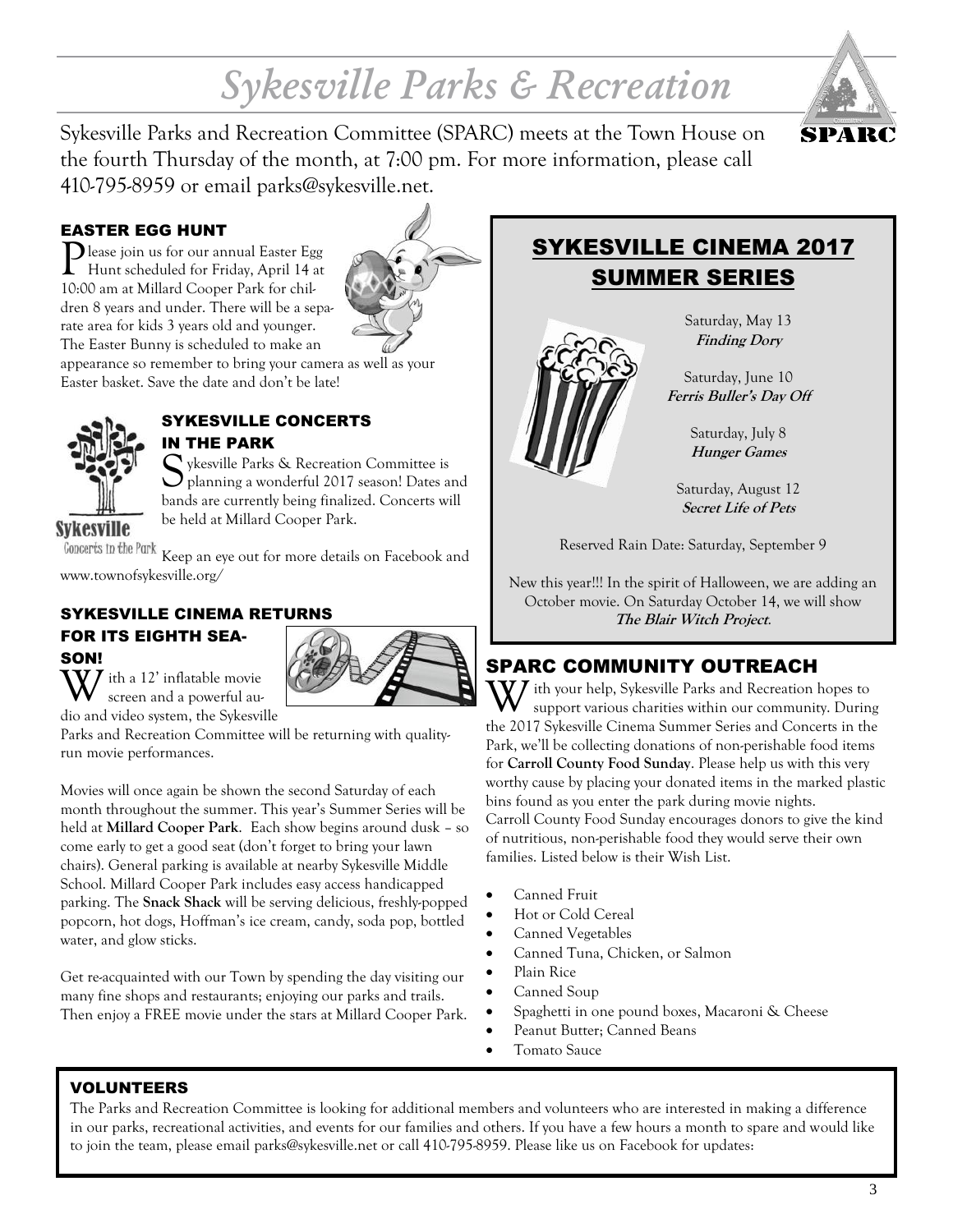## *Sykesville Police Department*



### **Michael Spaulding, Chief of Police**

Tips to Prevent Thefts from Motor Vehicles<br>With the arrival of warmer weather also comes an increase in reported thefts, particularly thefts from motor vehiips to Prevent Thefts from Motor Vehicles With the arrival of warmer weather also comes an incles. The SPD would like to share a few common sense tips to help you avoid becoming a victim of this crime.

Preventing theft from a motor vehicle is easier than you think. You just have to remove the desire, ability and the opportunity. The following are some tips to help remove the opportunity:

- Roll up your windows before parking do not leave them cracked open even an inch!
- Keep the vehicle locked when unattended
- Keep packages, loose change, garage door openers and other valuables out of sight or in the trunk
- Look for parking spaces in well-lighted areas
- Install a motion activated spot light directed at your driveway
- Avoid parking near dumpsters, large vans, or trucks that would obstruct the public view of your vehicle
- Replace T-shaped door locks with straight locks
- Install and use a car alarm
- Use your garage, if you have one, and lock it
- Avoid parking your vehicle on the street, if possible
- Park in attended parking lots when available
- Record serial numbers for cell phones, GPS units, computer equipment, and other items frequently used in your vehicle
- If you see suspicious persons/vehicles in your neighborhood after dark, obtain descriptive information and notify the police

Remember, a thief already has the desire and the ability to take your stuff – the only thing lacking is the opportunity. Don't provide the opportunity! Lock your doors, keep your windows up, and remove all inviting items from plain view.



### JR. CSI

T he Sykesville Police Department will be hosting the 9th Annual Jr. CSI Academy this fall at Sykesville Middle School. The

program, which is sponsored by the Freedom District Lions Club, is open to all middle-



school aged children in our area. For more information, or to obtain an application, go to our website at www.townofsykesville.org, or call (410) 795-0757, or stop by the Police Department Monday through Friday from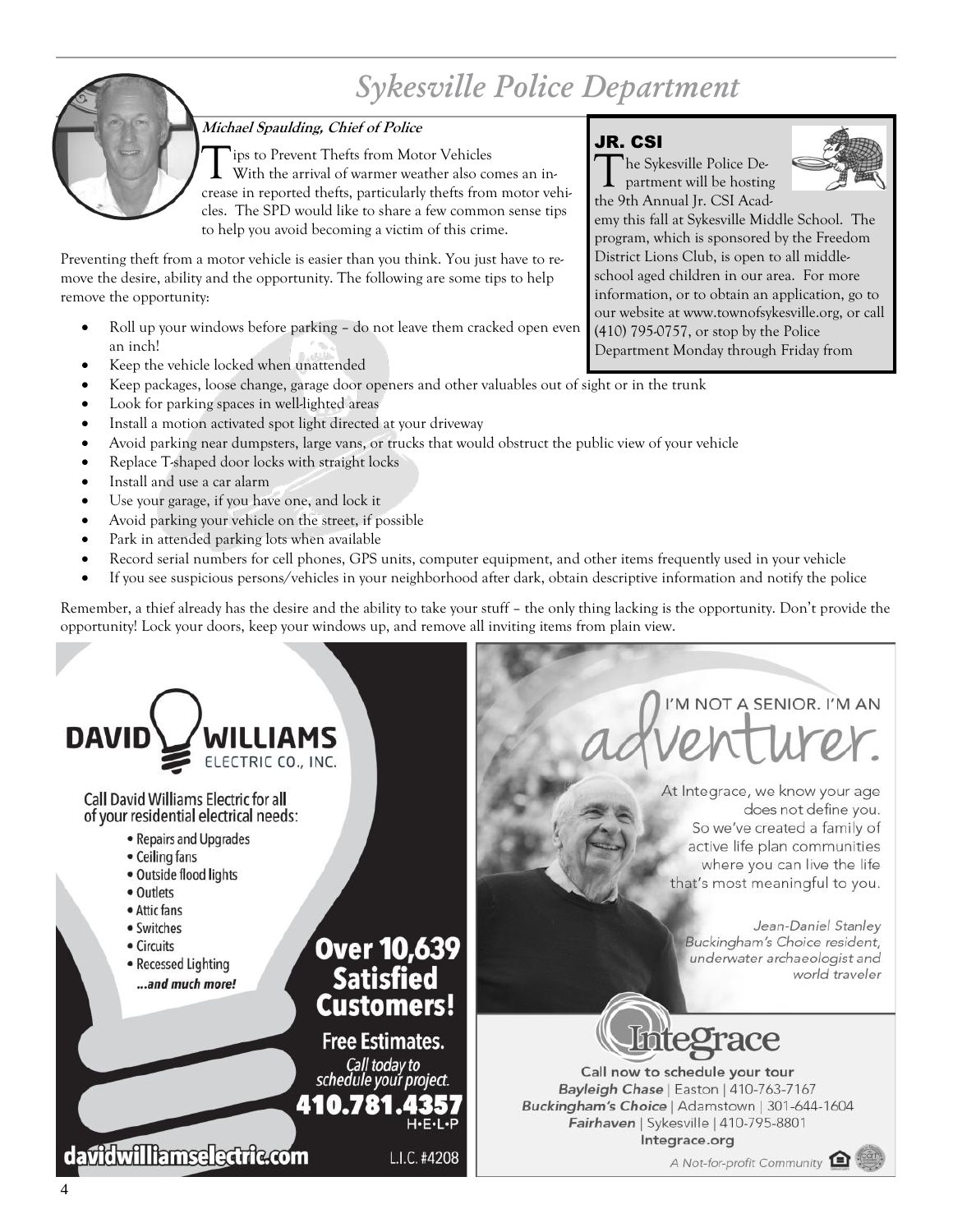## *Sykesville Main Street*



www.facebook.com/sykesville www.sykesvillemainstreet.com

### MAIN STREET HAPPENINGS

A fter a fantastic Ice Fest 2017, the Sykesville Main Street Association is thrilled to spring forward into 2017 and celebrate the opening and reopening of new businesses on Main Street. The Association is working hard to ensure that downtown Sykesville is a vibrant place to live, work, and play.

Coming up this spring are great activities and programs, including the return of the Sykesville Farmers' Market, the seventh Annual Fine Art & Wine Festival, and our series of summer block parties. The historic wayside exhibits will soon be installed, and our Design Committee has a wonderful program to expand our ever-growing list of downtown offerings.

As always, the Main Street Association is thrilled to welcome volunteers to assist with the coordination and implementation of these and other great events. Our planning committees meet regularly on the following dates:

Promotion & Organization – First Tuesday of the month, 7pm Economic Development – First Thursday of the month, 7pm Design – Second Tuesday of the month, 7pm Green – Second Thursday of the month, 7pm

If you would like to volunteer to help out at an event or attend a committee meeting, please contact us at mainstreet@sykesville.net.



## *Old Main Line Visitor Center and Post Office*

T hank you for making 2016 a successful year. This past holiday season was very positive and we would like to thank all our customers.

Old Main Line Visitors Center and Post Office is chugging along into Spring with new stamp designs and some new prices.

The forever stamps are now 49 cents. We also have new Post Card stamps featuring seashells and new forever stamps featuring loveable pets, Wonder Woman, Purple Hearts, and flags.

This is also the destination to purchase the Coolest Small Town in America merchandise including coffee mugs and water bottles!

As a reminder, we have our "Room with a View" for rent above the Post Office. It is a great place to have a meeting, small party or gathering. Spread the word!



### **731 Oklahoma Ave. • 410-552-9975**

Monday - Friday 9:00 a.m. to 2:00 p.m. & 2:30 p.m. to 5:00 p.m. Saturday 9:00 a.m. to 1:00 p.m.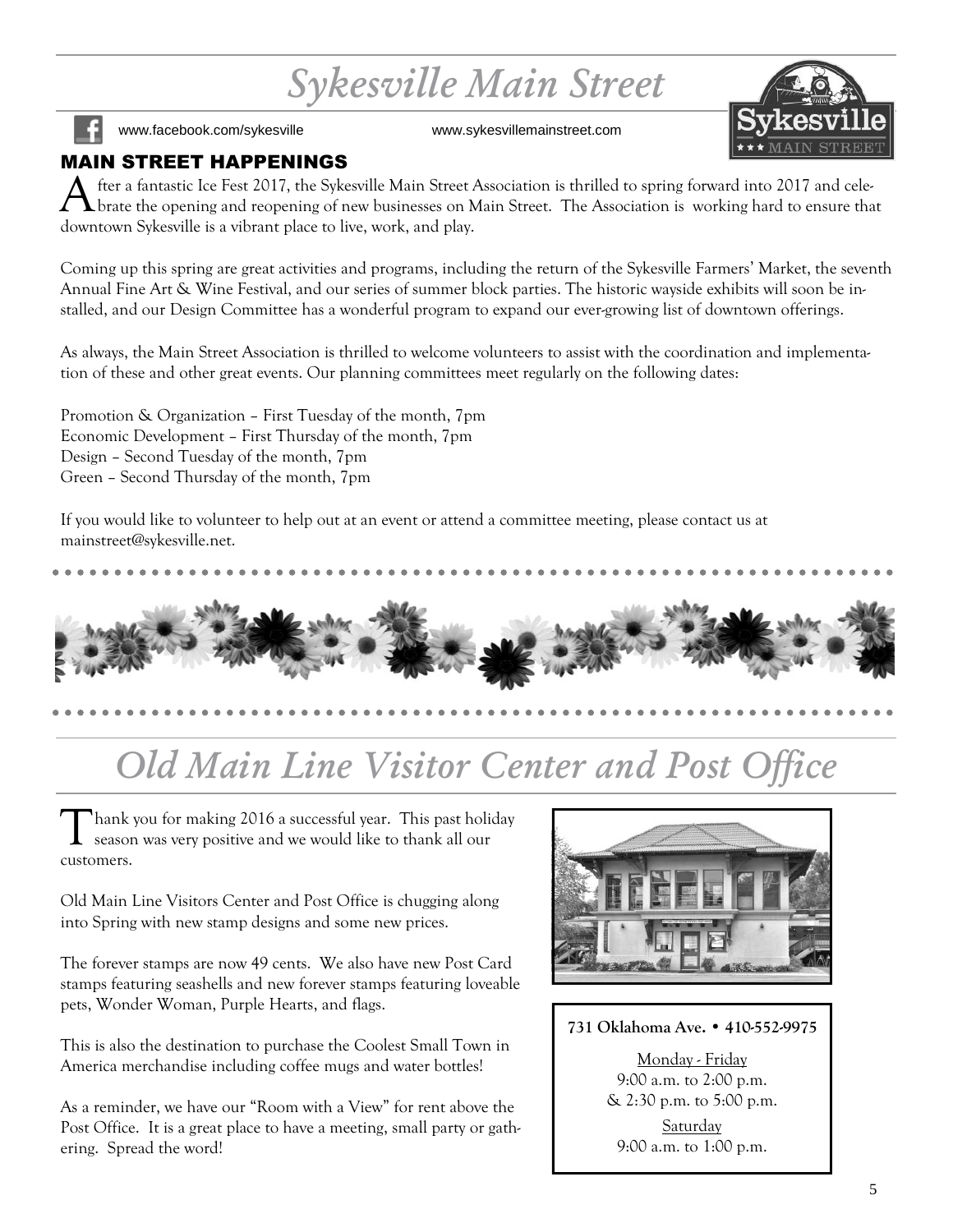## *At the Gate House*

T he Gate House is busy preparing to reopen this May. The latest focus will be on life in Sykesville 100 years ago. It will include artifacts from the era, as well as exhibits on lifestyle, work, WW1, the Great Flu Pandemic of 1918, and The Rise and Fall of Wade Warfield.

The Gate House will also be showing off its new color scheme and a beautifully redesigned entryway with new displays on Sykesville's history and the history of the Gate House. The Gate House is also collaborating with the Smithsonian Institution and the Carroll County Farm Museum on a traveling exhibit celebrating America's tradition of work.

**7283 Cooper Drive Sykesville, MD 21784**

**410-549-5150** www.townofsykesville.org

For news and the exact opening date, please check our Facebook page or the Town website.

## *The Historic Sykesville Colored Schoolhouse*



A fter a pause of eighty years, the Historic Sykesville Colored Schoolhouse is back to its original purpose! It is teaching children, first through seventh grade, their 3-R's. Even original purpose! It is teaching children, first through seventh grade, their 3-R's. Every Monday and Wednesday during the academic year 15 young scholars file into the old walls after school. They are greeted with a healthy snack and then get down to work with volunteer tutors, primarily from St. Paul's United Methodist Church. Five teens from the community act as junior tutors. After an hour of homework and drills, they enjoy an enrichment activity: a craft, music, science, or social studies experience. The Homework Club celebrated its first anniversary on February 1. Last summer, *Wacky Wednesdays* in August tuned the kids up for the coming school year. We are grateful to St. Paul's, the Sykesville-South Carroll Rotary, and several private individuals for providing the monetary support needed to supply

the program. And, thanks, too, to Girl Scout Troop #2946, the Landry family, and *A Likely Story Bookstore*, for donating books to get the kids reading for pleasure! The really good news: six of our scholars made the second quarter Honor Roll at their schools!

Of course, we continue to welcome school classes, Scout troops, youth groups, and adult organizations for visits to this unique piece of Sykesville history. Please contact patgreenwald@comcast.net to set up your own Schoolhouse experience.

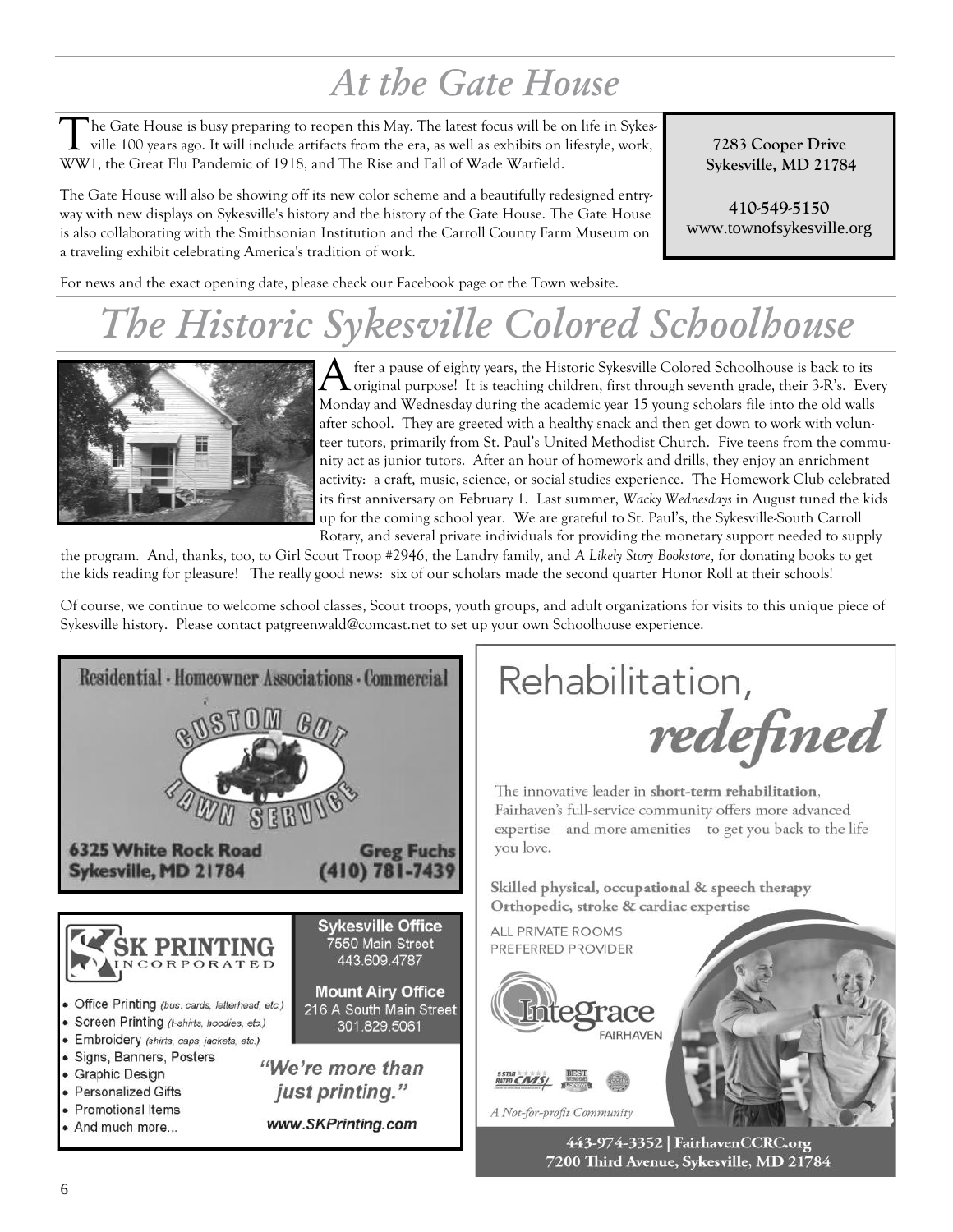### HOMEOWNERS & STORMWATER - PUBLIC WORKSHOP

**Saturday, March 18, 2017** 10 AM to 12 PM Drop-In/Open House Great Hall at Carroll Community College – 1601 Washington Road, Westminster, MD

Learn what you can do to help minimize stormwater runoff and prevent stormwater pollution. Talk to experts, ask individualized questions, and pick up some helpful materials!

### **NO REGISTRATION NECESSARY**

Visit **http://ccgovernment.carr.org/ccg/npdes/homeowner/** for more information and an agenda of 15-minute presentations on each of the topics or contact the Environmental Advisory Council or Carroll County storm water program staff at

| <b>ELECTION DAY TUESDAY, MAY 2, 2017</b><br>n Tuesday, May 2, three Council Members and the Mayor<br>will be elected to serve on the Town Council. Nominations<br>for candidacy will be accepted on Monday, March 27, 2017 at<br>7:00 p.m. at the Mayor and Town Council Meeting. There are<br>three Council Member positions and the Mayor up for re-election.<br>These are all four-year terms.<br>All nominees must be a resident of the incorporated Town of | To accept the nomination, the nominee must fill out the<br>acceptance form and return it by the end of the Mayor and Town<br>Council Meeting on April 10.                                                                                                                                                                                                                                                                                                                                          |
|------------------------------------------------------------------------------------------------------------------------------------------------------------------------------------------------------------------------------------------------------------------------------------------------------------------------------------------------------------------------------------------------------------------------------------------------------------------|----------------------------------------------------------------------------------------------------------------------------------------------------------------------------------------------------------------------------------------------------------------------------------------------------------------------------------------------------------------------------------------------------------------------------------------------------------------------------------------------------|
|                                                                                                                                                                                                                                                                                                                                                                                                                                                                  | Voter registration ends on April 14, 2017. Registration with the<br>Carroll County Board of Elections by a qualified voter who has a<br>domicile within the Town limits and has resided within the Town<br>limits not less than 30 days preceding the next Town election shall<br>be deemed registration for Town elections. To see if you are regis-<br>tered to vote or to register to vote please go to voterser-<br>vices.elections.maryland.gov/OnlineVoterRegistration/<br>InstructionsStep1 |
| Sykesville for one year at the time of the election and be a regis-<br>tered voter in Carroll County.                                                                                                                                                                                                                                                                                                                                                            |                                                                                                                                                                                                                                                                                                                                                                                                                                                                                                    |
| Each nominee needs to be nominated and seconded by different<br>people. Everyone participating must be a resident of the incorpo-<br>rated Town of Sykesville and registered to vote in Carroll County.                                                                                                                                                                                                                                                          | Absentee Ballots may be obtained by contacting Kerry at 410-795-<br>8959, town@sykesville.net or at the Town House and requesting<br>an absentee ballot application.                                                                                                                                                                                                                                                                                                                               |
| <b>PARK PAVILION RENTAL</b>                                                                                                                                                                                                                                                                                                                                                                                                                                      | Non Resident \$100                                                                                                                                                                                                                                                                                                                                                                                                                                                                                 |
| Millard Cooper Park has two pavilions that are available to rent.<br>Included in the rental fee are picnic tables, grill, electricity, and<br>bathroom facilities.<br><b>Rental Fee</b><br>Resident \$75 - must reside within the incorporated Town limits<br>of Sykesville                                                                                                                                                                                      | South Branch Park has a big pavilion that is available to rent.<br>Included in the rental fee are picnic tables and a bathroom facil-<br>ity.<br><b>Rental Fee</b><br>Resident \$150 - must reside within the incorporated Town limits<br>of Sykesville or be a Howard County resident.                                                                                                                                                                                                            |
| A driver's license will be required for proof of address.<br>A rental permit application can be found at www.townofsykesville.org. Submit the application to the Town House at<br>7547 Main Street. Call 410-795-8959 with any questions.                                                                                                                                                                                                                        |                                                                                                                                                                                                                                                                                                                                                                                                                                                                                                    |
| <b>MAKE A DIFFERENCE IN YOUR TOWN</b><br>$\bigwedge$ nd help guide the development at the Warfield Commerce<br>and Cultural Center!                                                                                                                                                                                                                                                                                                                              | Historic District Commission member - 3 year term and<br>meets on the fourth Tuesday of every month. Principal func-<br>tions are to approve any exterior alterations, new construc-                                                                                                                                                                                                                                                                                                               |
| Letters of interest and resumes for the following positions can be<br>sent to town@sykesville.net<br>Planning and Zoning Commission member - five-year term<br>$\bullet$<br>and meets on the first Monday of every month. Principal<br>functions include developing plans for future developments,                                                                                                                                                               | tion, or changes to important landscape features prior to be-<br>ginning work within the Town's Historical District, including<br>the Historic District in the Warfield Complex! Members<br>should possess interest in architecture, historic preservation,<br>urban design, construction, or related disciplines.<br>Board of Zoning Appeals alternate - 3 year term meets on an                                                                                                                  |

as needed base. Principal functions are to review applications for variances and special permits in accordance with Town Zoning Ordinance.

For more information, contact the Town at 410-795-8959.

### DID YOU KNOW THAT SPEEDING IN TOWN IS A BIG ISSUE?

approving site plans, and subdivision record plats. This Commission is also involved with the planning of the Warfield

Complex!

nly two roads in the entire Town have a speed limit over 25 MPH. The Sykesville Police Department has conducted an increasing number of Traffic Enforcement Initiatives and has recently acquired a speed monitoring trailer. If you have concerns about speeding, please report them to the Sykesville Police Department at (410) 795-0757 and include the date, time, and location, and a description of the vehicle and driver. Please drive the speed limit, be aware of school buses which can indicate children crossing the road, and be aware of pedestrians. Together, we can make our roadways safer for all of our residents and visitors!